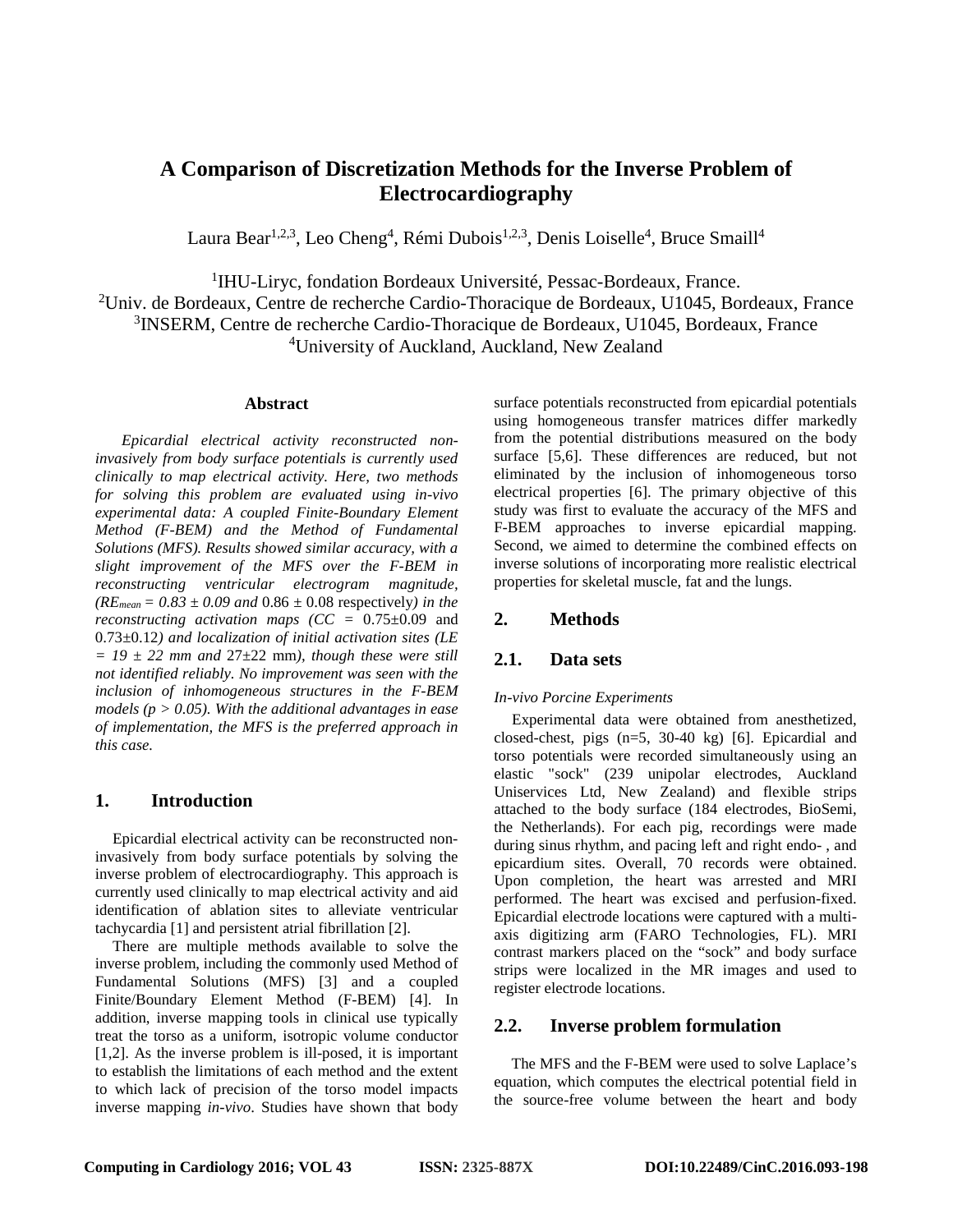surfaces. With the F-BEM, two heart-torso models were customized from experiment-specific MRI for each animal [6]; a homogeneous model (F-BEM<sub>homog</sub>) assuming isotropic conductivity, and an inhomogeneous model (F-BEMinhomog), coupling boundary element lungs and torso cavity (assumed isotropic) to finite element fat (assumed isotropic) and skeletal muscle regions (assumed anisotropic) [4]. Kriging interpolation was used to map potentials from electrodes to the refined torso surface.

The standard MFS (MFS<sub>stand</sub>) is a meshless method, reconstructing epicardial potentials directly from torso electrode potentials assuming a homogeneous torso [3]. In order to ensure any differences seen were not due to interpolation, a fourth model was employed, using interpolated torso signals as the inputs to an MFS defined problem ( $MFS_{Full}$ ). For each of these four models, epicardial potentials were reconstructed using Tikhonov regularization and CRESO criteria.

### **2.3. Data analysis**

Data analysis was performed on one representative beat for each record. Activation times (ATs) were estimated by fitting global activation fields to maximum derivative estimates and activation delays between adjacent electrograms [7]. Correspondence between measured and reconstructed electrograms (EGMs) was quantified using the relative error (RE) and correlation coefficient (CC):

$$
RE = \|\phi_M - \phi_R\|_2 / \|\phi_M\|_2
$$
  
\n
$$
CC = \frac{\sum_N (\phi_M - \mu_M)(\phi_R - \mu_R)}{\|\phi_M - \mu_M\|_2 \|\phi_R - \mu_R\|_2}
$$

where N is the time instant,  $\phi_M^l$  and  $\phi_S^l$  are the potentials at each time for measured (M) and reconstructed (R) data, while  $\mu_M$  and  $\mu_R$  are corresponding mean values across N. The correspondence of measured and reconstructed ATs was also compared by evaluating RE and CC (N being the number of electrodes). ATs were also evaluated using the error in localization of earliest activation (LE), and the difference in total activation duration (ADd).

The data were analyzed using the General Linear Model facility of SAS (Statistical Analysis System). For each metric, the significance of differences among the means of the inverse methods were examined using a Nested Factorial ANOVA. The factors were "animal" and "sequence type" ('sinus rhythm', 'endocardial pacing' and 'epicardial pacing'). "Pacing locations" were nested within both factors. The resulting 8 different variance terms completely accounted for the total variance of the data. Error terms (denominators of the F-ratio) were given by higher-order interactions. When an ANOVA returned a value of  $p < 0.05$ , then the source of the difference

among means was sought using a matrix of mutuallyorthogonal contrast vectors.

#### **3. Results**

#### **3.1. Epicardial electrograms**

In Fig 1, measured and reconstructed epicardial EGMs are compared for 3 representative electrodes for a RV epicardial pacing sequence. Corresponding boxplots of RE and CC across all electrodes for this cardiac sequence are presented in Fig 2.



Fig 1. Measured and reconstructed EGMs during RV epicardial pacing.

The magnitudes of reconstructed EGMs were substantially smaller than recorded (uniformly large RE values). Despite this, the general shape of the EGM waveforms were typically recovered ( $CC > 0.7$  for  $~50\%$ ) of electrodes for all models). The intrinsic deflection was often temporally shifted, and complex waveforms were poorly reproduced (i.e., electrode 1 shows smoothing of the R-wave). For all models, a small number of reconstructed EGMs were inverted  $(CC < 0)$ , or showed little correspondence with measured data (i.e., electrode 2, F-BEM models, and electrode 3, MFS<sub>stand</sub>).

For some electrodes, the MFS models appeared to improve the magnitude, and morphology of EGMs compared to the F-BEM reconstructions (i.e., electrodes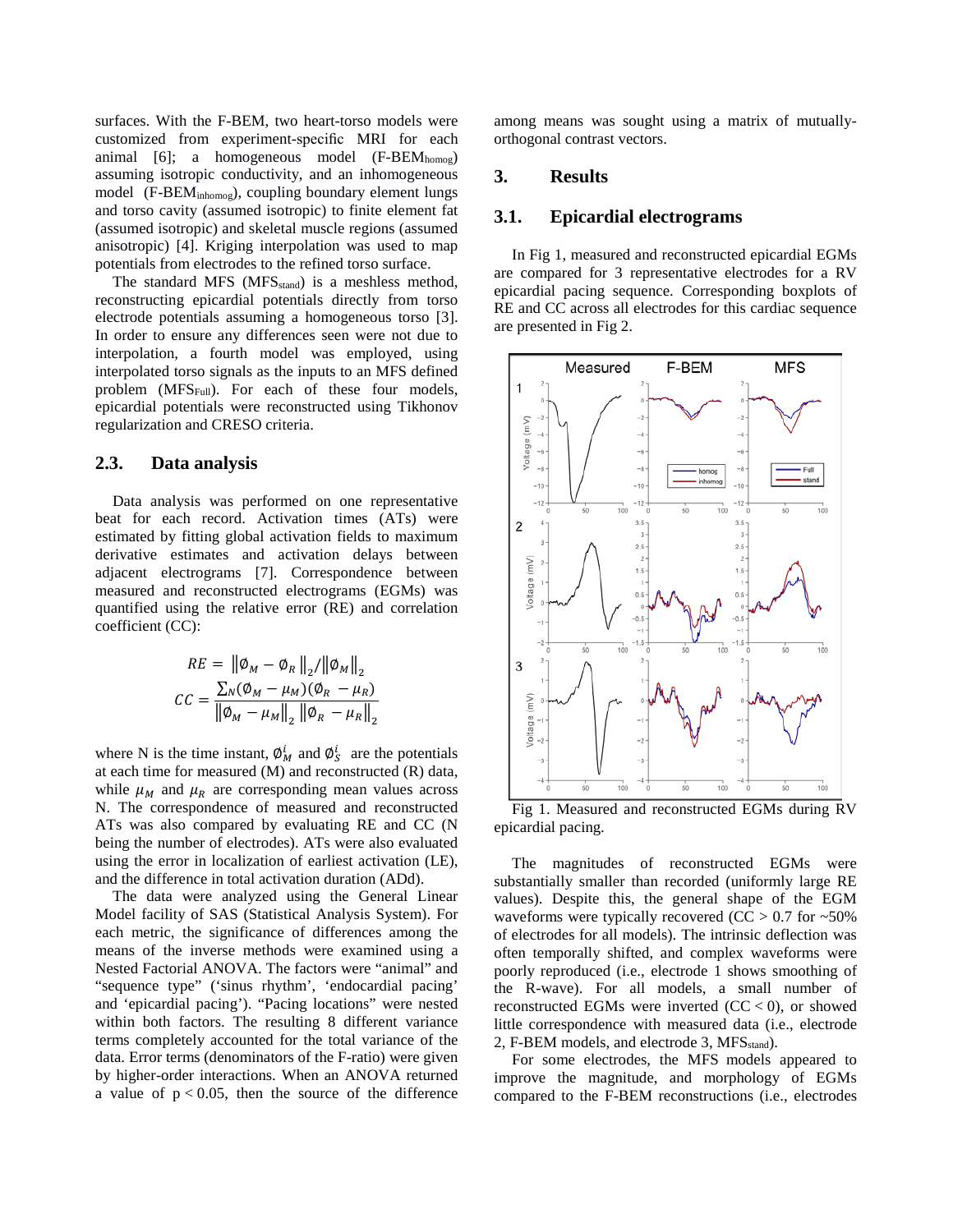1, and 2) and vice-versa in others (i.e., electrode 3). In some of these cases (and for all electrodes shown here), the MFSFull EGMs were also notably different from the MFSstand model, either improving or deteriorating the results. Overall, there appeared to be no systematic improvement in CC, though potentially a slight improvement in RE with the MFS method compared to the BEM (Fig 2). There was no evident difference between homogeneous or inhomogeneous F-BEM models.



Fig 2. Boxplot distributions of CC and RE computed between all measured and reconstructed EGMs for a RV epicardial pacing sequence.

The results were similar to this case across all activation sequences (Table 1). Here CC and RE were averaged over electrodes for each activation sequence (CC<sub>mean</sub> and RE<sub>mean</sub>), with the mean  $\pm$  SE presented for the pooled data. There was a statistically significant difference in REmean between the MFS and the F-BEM models ( $p < 0.001$ ). There was no significant difference in CCmean among the four models, or in REmean between  $MFS<sub>full</sub>$  and  $MFS<sub>stand</sub>$ , or between F-BEM<sub>homog</sub> and F- $BEM_{inhomog}$  ( $p > 0.05$ ).

Table 1. Summary of comparison between reconstructed and measured EGMs. Results presented as mean  $\pm$  SE.

|                          | CC <sub>mean</sub> | $*RE_{mean}$    |  |
|--------------------------|--------------------|-----------------|--|
| $F-BEM_{homog}$          | $0.54 \pm 0.10$    | $0.86 \pm 0.08$ |  |
| F-BEM <sub>inhomog</sub> | $0.55 \pm 0.08$    | $0.87 \pm 0.07$ |  |
| MFS <sub>Full</sub>      | $0.56 \pm 0.09$    | $0.84 \pm 0.09$ |  |
| MFS <sub>stand</sub>     | $0.56 \pm 0.08$    | $0.83 \pm 0.09$ |  |

\*p<0.05 F-BEM versus MFS.

#### **3.2. Epicardial activation maps**

AT maps computed from measured and reconstructed potentials are presented in Fig 3 for an RV pacing sequence. The correspondence between measured and reconstructed AT maps is reflected by high CC values. Despite this, total activation duration was  $~50$  ms shorter with all reconstructed signals compared to experimental data, and the initial activation sites were  $> 2$  cm from there true locations. There was little difference F-BEM<sub>homog</sub> and F-BEM<sub>inhomog</sub>, or with the MFS models.



 Fig 3. AT maps computed from (A) measured and (B-E) reconstructed potentials using BEM and MFS models. Corresponding CC and RE computed between the measured and reconstructed ATs are presented.

Table 2 Summary of comparison between reconstructed and measured ATs. Results presented as mean  $\pm$  SE.

|                                | $*CC$           | RE.             | ADd       | *LE       |
|--------------------------------|-----------------|-----------------|-----------|-----------|
| $BEM_{homog}$                  | $0.73 \pm 0.12$ | $0.48 + 0.11$   | $41+12$   | $27+22$   |
| $BEM_{inhomog}$                | $0.74 + 0.22$   | $0.46 \pm 0.09$ | $41 + 12$ | $29 + 22$ |
| MFS <sub>full</sub>            | $0.78 + 0.09$   | $0.46 \pm 0.09$ | $42+12$   | $18 + 22$ |
| $MFS$ <sub>stand</sub>         | $0.75+0.09$     | $0.47+0.09$     | $42+13$   | $19 + 22$ |
| $*_{p<0.05}$ F-BEM versus MFS. |                 |                 |           |           |

These trends were replicated across all activation sequences (Table 2). That is, from CC we can see activation spread was recovered with reasonable accuracy, though total activation duration was substantially underestimated. For all metrics, there was no